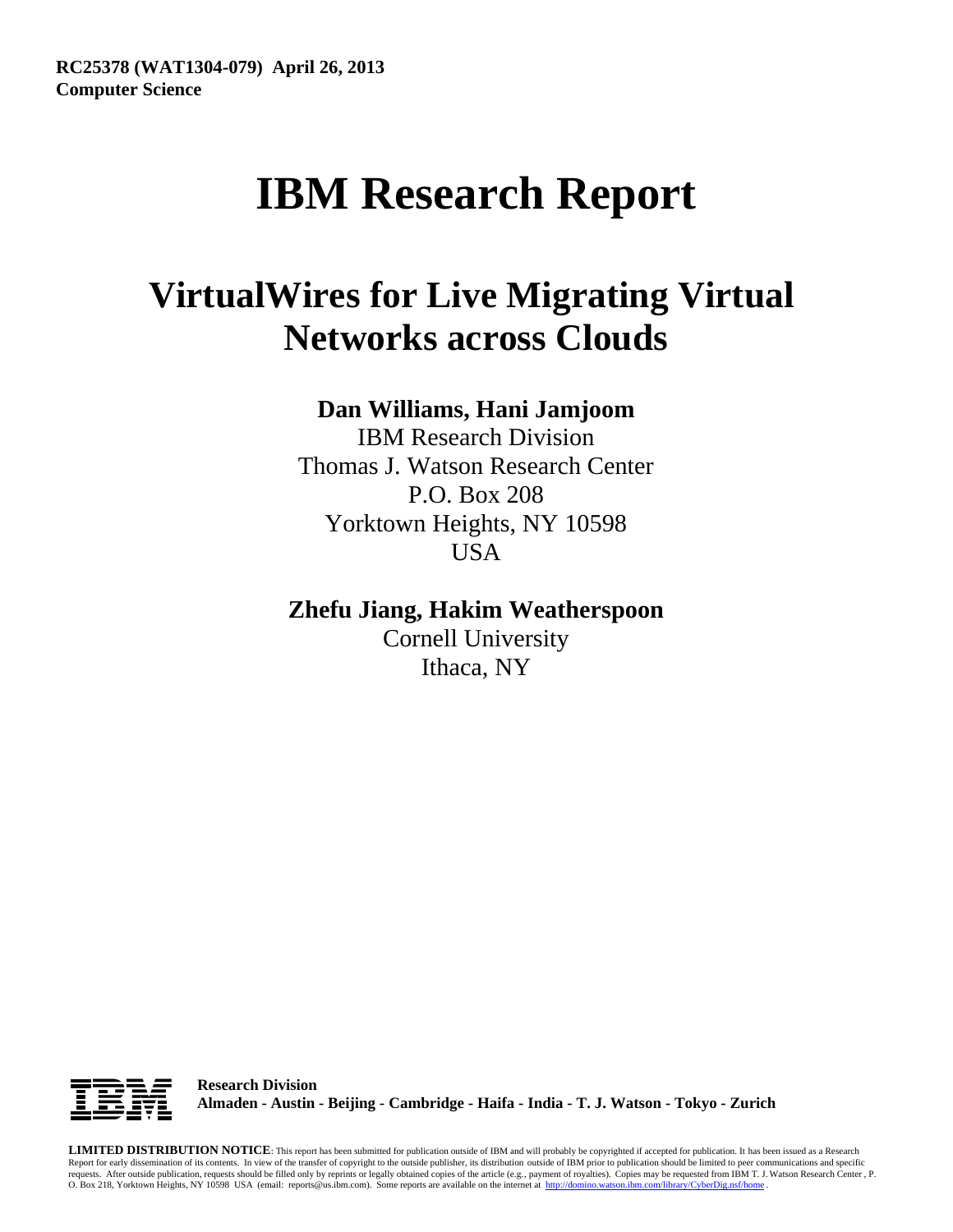#### **VirtualWires for Live Migrating Virtual Networks Across Clouds**

Dan Williams† , Hani Jamjoom† , Zhefu Jiang‡ , and Hakim Weatherspoon‡

† IBM T. J. Watson Research Center, Yorktown Heights, NY ‡Cornell University, Ithaca, NY

#### **Abstract**

Despite significant advances in enabling live virtual machine (VM) migration within a virtualized—cloud infrastructure, *cross-cloud* live migration remains an ad hoc, complex process. To create a network environment in which live migration can occur, clouds are beginning to expose virtual networks as a service. Connecting, managing and maintaining membership and routing information for—possibly incompatible—virtual networks as VMs migrate between clouds is non-trivial for both cloud providers and cloud users. In this paper, we present *VirtualWire*, a system in which cloud providers offer—instead of a virtual network abstraction—a *connect/disconnect* primitive that is much easier to manage. VirtualWire offers cloud users a consistent method to create complex logical network topologies in which the virtual network fabric itself is able to be elastically stretched or live migrated within or between clouds. Leveraging nested virtualization, we have implemented and evaluated VirtualWire across third-party clouds, including Amazon EC2, achieving cross-cloud live migration of VMs and network components with as low as 1.4 s of downtime.

#### **1 Introduction**

Live migration has become an integral part of cloud infrastructure design. To offer live migration *as a service*, cloud providers<sup>1</sup> must enable VMs from other clouds to live migrate to their data centers. Live migration is a hypervisor-level operation, requiring coordination between the sending and receiving host machines. Despite recent advances in enabling hypervisor-level control across third-party clouds [36], networking remains a challenge for cross-cloud live migration.

Current live migration techniques are limited within a layer 2 network in order to prevent VM IP addresses from changing. Inside a single autonomous cloud data center, network architectures (e.g., NetLord [25], VL2 [15], and PortLand [26]) achieve scalable "virtual" layer 2 networks that enable flexible intra-cloud migration. Across clouds, providers have begun to expose virtual network abstractions that can seamlessly connect to private data centers. For example, Amazon's Virtual Private Cloud (VPC) [1] lets users bring their private or public IP addresses to the cloud using an IPsec tunnel.

Unfortunately, the focus on providing a virtual network abstraction does not automatically enable crosscloud live migration. Today, cloud providers must manage the associated control logic that specifies how packets are routed within a virtual network. Providers, for example, may implement a distributed virtual switch or embed control logic into a software defined network (SDN) controller. Even emerging virtual networking wire format standards like VXLAN [23], STT [12], and NVGRE [30] assume the existence of a providermanaged control plane. In all cases, providers must also track to which—of potentially many—virtual network(s) each VM belongs. When VMs are migrated, the corresponding virtual networks must be appropriately stretched or reconfigured.

Furthermore, for cross-cloud deployments, this provider complexity does not eliminate the cloud user's task of network management. Especially during migration—both live and offline—cloud users must keep track of their virtual networks so that they can appropriately stretch them into a new cloud. The number of virtual networks that a cloud user must manage can be large. An enterprise application, for example, often uses multiple VLANs to isolate its various tiers. Moreover, each cloud may expose a slightly different network abstrac-

<sup>1</sup>We distinguish between cloud *providers* and *users*. Cloud providers manage the cloud, virtualized data center (e.g., Amazon Elastic Compute Cloud and Rackspace). Cloud providers also represent infrastructure administrators in large private clouds. Cloud users are the consumers of the cloud infrastructure in the form of leased VMs. They do not have hypervisor or root privileges to the physical infrastructure that powers the cloud.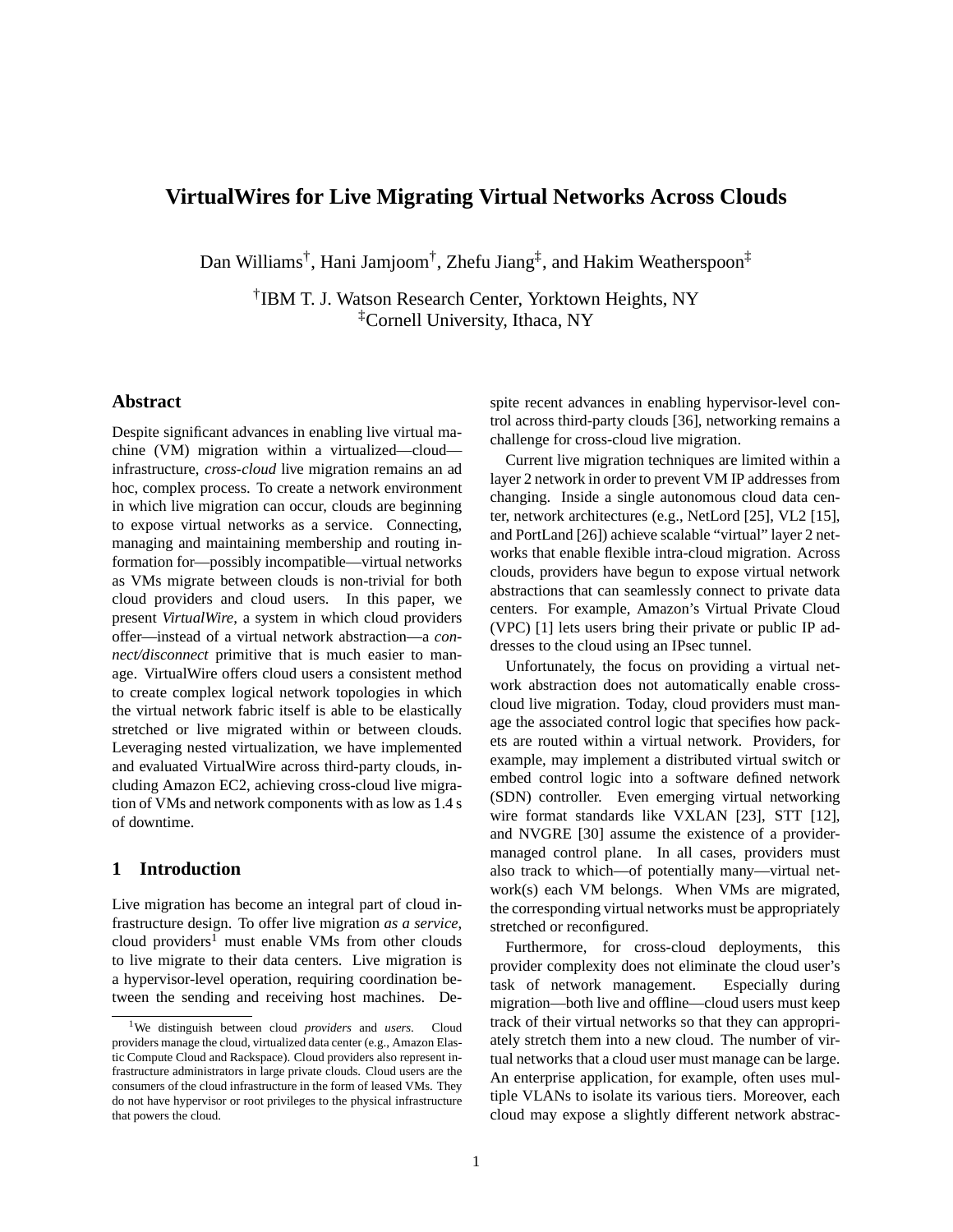tion, which may lack consistent support for important network protocols or middlebox configurations [9, 17].

Instead of a virtual network abstraction, we propose that providers expose a *connect*/*disconnect* primitive from which cloud users can build virtual networks. To this end, we present VirtualWire. VirtualWire is a system that couples every virtual network interface (vNIC) with a point-to-point network tunnel. vNICs belong to VMs that either implement servers or user-level network components (e.g., routers, switches, middleboxes) similar to VIOLIN [19]. Cloud users can construct complex virtual networks by connecting pairs of vNICs together. Connections between vNICs are maintained even as VMs migrate, eliminating any need for reconfiguration inside guest VMs.

VirtualWire has two main advantages over providersupplied virtual network abstractions from a cross-cloud migration perspective:

- **Simplicity for Providers.** With VirtualWire, the cloud provider's task is reduced from managing the virtual networks' control plane to ensuring efficient delivery of network traffic across paired virtual interfaces (as specified by the user). More importantly, it enables decentralized management of vNICs. As part of the VM live migration process, the participating hosts (i.e., the sending and receiving hypervisors) only need to adjust the affected pair of vNIC tunnel destinations, effectively stretching the tunnel.
- **Consistency for Users.** VirtualWire enables users to completely define their virtual network. The cloud user controls the protocols supported by the virtual network and how traffic flows through middleboxes. The user specifies the peerings between different vNICs of virtual network components—once—in a process that mimics the act of plugging networking cables into network interface cards. The physical locations of all network components and the details of the underlying physical network are irrelevant to the user; network components or servers can freely migrate without reconfiguration from the user.

To date, we have implemented VirtualWire in Xen [6] to transparently intercept packets from virtual network interfaces and tunnel them across the physical network. Leveraging the Xen-Blanket [36], we have deployed VirtualWire on Amazon EC2 (a third-party cloud) as well as a private enterprise cloud environment. We have performed live VM migration from our private cloud to Amazon EC2—with no changes to VMs or the network topology—incurring as low as 1.4 s of downtime. We also demonstrate that VirtualWire is flexible enough to support a 3-tier application with rigid network address constraints between multiple firewall middleboxes onto EC2, achieving performance within  $9\%$ <sup>2</sup> of a native EC2 deployment.

In summary, VirtualWire makes three main contributions:

- a connect/disconnect primitive to enable virtual networks within and across clouds without requiring providers to manage a virtual network abstraction,
- an application of nested virtualization to extend the user's virtual network across one or more third-party clouds, and
- a demonstration of virtual network elasticity through live VM migrations of virtual servers and network components between our local setup and Amazon EC2.

The rest of this paper is organized as follows. Section 2 provides context with respect to related work. Section 3 and Section 4 describe the design and implementation of VirtualWire, respectively. Section 5 evaluates VirtualWire, including live VM migration between clouds; Section 6 concludes.

#### **2 Background and Related Work**

Live migration [11, 27] is a common hypervisor-level feature within a single virtualized environment. Live migration *as a service* requires the provider to expose an interface in which hypervisors can transfer VMs to other hypervisors on potentially different clouds. Using nested virtualization [8,36], such an interface can be exposed on today's clouds. However, today's live migration strategies have stringent networking requirements. To enable a VM to maintain its IP address, live migration is limited to a layer 2 network. In the context of related work, we highlight requirements for enabling cross-cloud live migration that drive the design of VirtualWire.

**Data Center Architectures.** Several virtual networking architectures are built with VM migration in mind. VL2 [15] and NetLord [25] create a virtual layer 2 network abstraction that can scale to hundreds of thousands of VMs, partially motivated by the perceived need for flexibility in VM migration and assignment. Software defined networking (SDN) [16,22,24,28] is emerging, in which a network-wide control platform can enable networks to adapt to the new challenges presented by live migration. However, these architectures have focused on a single provider or administrative domain. From a cross-cloud perspective, the underlying provider complexity in managing the virtual network does not reduce

 $2$ The overhead is introduced by the nested virtualization layer, which was needed to enable hypervisor level controls on EC2.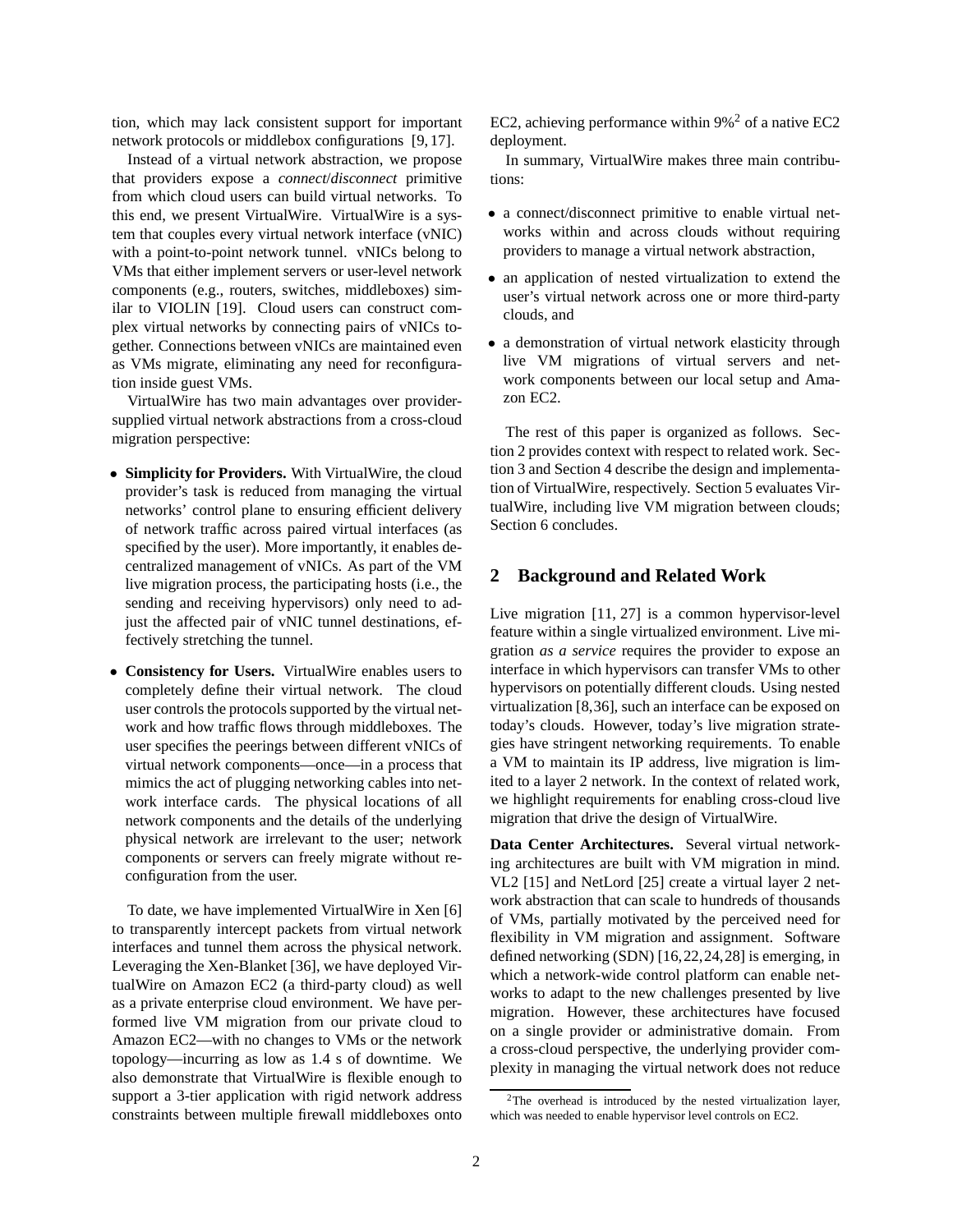the complexity perceived by the user, who must manage a virtual network across—potentially inconsistent abstractions. *VirtualWire should simplify cloud providers while offering users a consistent networking interface, despite migration across clouds.*

**Stretching Across Clouds.** Virtual Private Networks (VPNs) are commonly used to extend private networks into remote sites. CloudNet [37] relies on provider based VPNs to connect data centers and implements optimizations to migrate VMs across the WAN. Similarly, Amazon VPC [1] allows users to pick their own IP addresses within a subnet connected to a private network via a VPN. VNET [32] examines extending a layer 2 network to a remote environment by using tunnels to a proxy. More recently, vCider [4] and VPN-Cubed [5] use similar mechanisms to support layer 2 protocols in the cloud and even provide some control over the network topology, but require configuration in the guest operating systems. CloudSwitch [2] operates in an isolation layer that avoids guest operating system configuration, but does not facilitate the implementation of flow policies in the cloud. Unfortunately, the lack of support for networking features in the cloud, such as enforcing VLANs or middlebox interposition, continues to present significant migration challenges [9, 17]. Connecting clouds is not enough. *VirtualWire should support complex topologies and low-level protocols across clouds.*

**Virtual Network Components in an Overlay.** In order to support complex topologies and low-level protocols, overlays of virtual network components, such as VIO-LIN [19], have been proposed. VINI [7] applies some of the ideas of VIOLIN in a controlled, realistic setting to create a shared network testbed. Emulab [35] also allows users to specify arbitrary network topologies that are emulated in software. In these systems, the overlay is largely static and not designed for live migration. Migration is disconnected from the management of overlays and therefore constrained by how the overlay is configured. *VirtualWire should integrate migration into a virtual network so that the network can automatically stretch to anywhere a VM migrates.*

**Migrating Virtual Networks.** Especially for large, multi-tier deployments (e.g., enterprise applications), live migration of network components with VMs as an ensemble is necessary [20]. To this end, LIME leverages SDN techniques and requires infrastructure providers to implement support for migration in the SDN controller. Individual virtual network components, particularly routers, have been migrated in VROOM [34]. More generally, a case has been made for network infrastructure providers to be completely decoupled from service providers [14]. However, these architectures focus on a single cloud provider. *VirtualWire should provide sup-*



Figure 1: VirtualWire

*port for the live migration of virtual network components across clouds without needing explicit coordination between providers.*

#### **3 VirtualWire**

This section describes the high-level design of Virtual-Wire, and highlights how providing a connect/disconnect primitive from which users can implement their own virtual network results in low management overhead. We also discuss live migration and challenges in building an efficient virtual network on VirtualWire.

A virtual network in VirtualWire has a split architecture by design, illustrated in Figure 1. The cloud user is responsible for configuring the *user layer*, made up of *virtual network components*, while using a simple API to attach *connectors* between the virtual network interfaces (vNICs) on components. Connecters are optimized network tunnels that maintain the virtual network topology regardless of where virtual network components and servers are located; the provider implements the connector abstraction in the *provider layer*.

#### **3.1 User Layer: Network Components**

Similar to VIOLIN [19], in VirtualWire, users run and configure *virtual network components*, which are VMs containing configurable software implementations of switches, routers, and middleboxes. Many software implementations of network components exist (e.g., Open vSwitch [28], Click router [21], and XORP [18]). Even commercial vendors have started providing software equivalents of their physical network components. For example, Cisco has released the Nexus 1000V series of production virtual switches [10]. Although not production, NetSim [3] contains software implementations of 42 routers and 6 switches. Similarly, the Olive JUNOS implementation for training on Juniper devices runs on FreeBSD.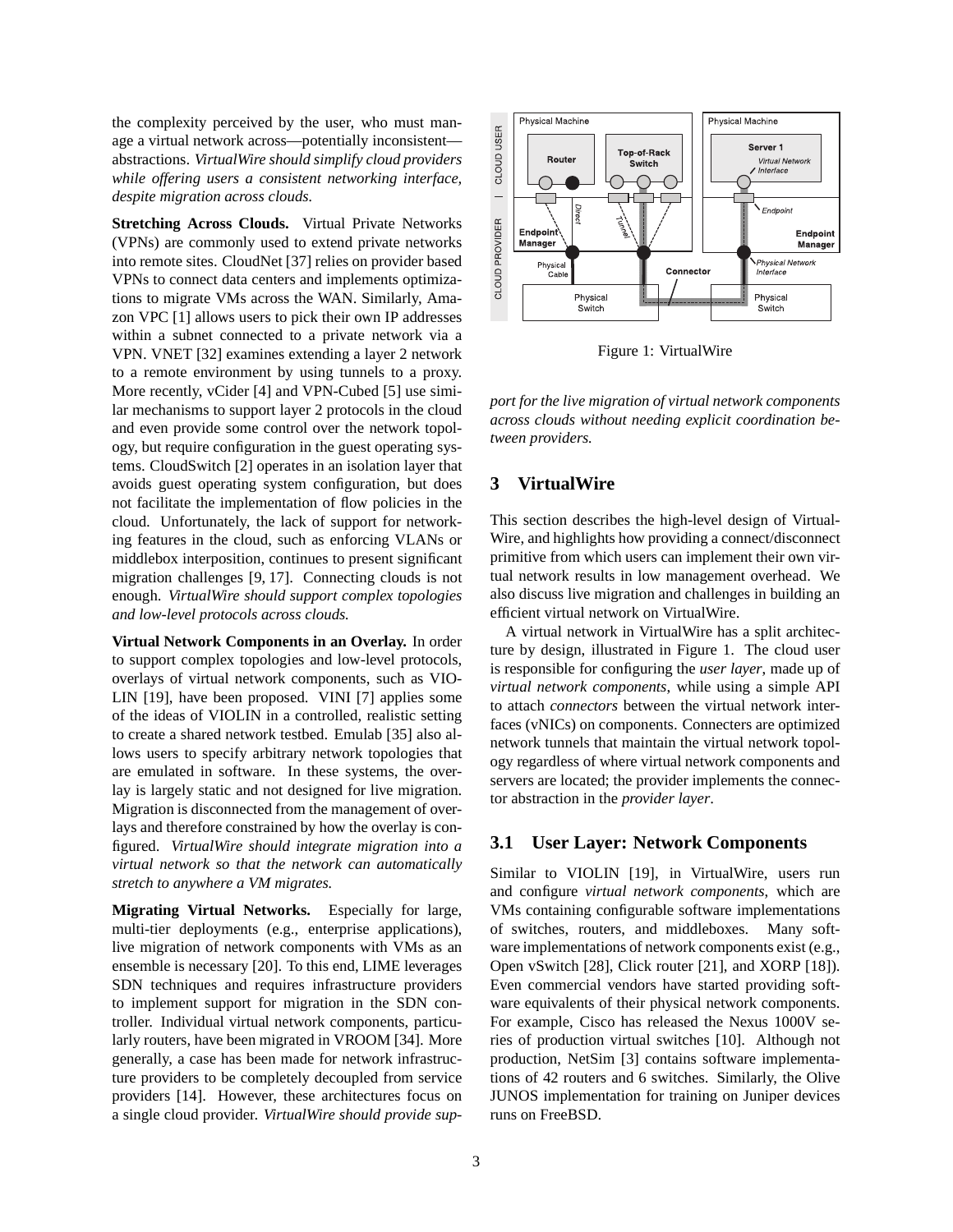

Figure 2: VirtualWire encapsulation

The use of virtual network components ensures that a cloud user can consistently implement even complex network semantics without provider support. From the provider's perspective, the combination of these components comprise a cloud user's virtual network in its entirety, simplifying migration and management. However, virtualized network components are limited by the performance of the underlying physical host and are unlikely to perform like physical network components.<sup>3</sup> Considerations when building efficient virtual networks in VirtualWire are discussed in Section 3.5.

#### **3.2 Provider Layer: Connectors**

The provider links together vNICs on virtual network components as specified by the user using *connectors*. Connectors have two *endpoints*, each bound to a vNIC. The binding between endpoint and vNIC is configured by an *endpoint manager* residing on a hypervisor. This binding does not change, even if a network component is migrated to another hypervisor. On migration, the configuration (e.g., tunneling destinations) of endpoints is updated to ensure the virtual network topology is maintained (see Section 3.4).

**Encapsulation.** Connectors are layer-2-in-layer-3 network tunnels. A layer 2 packet sent on a vNIC enters its associated endpoint, which encapsulates the full packet (with the entire MAC header, including VLAN tags) in a UDP packet; the 44 byte header is shown in Figure 2. The encapsulation used by endpoints is similar to the wire format in VXLAN [23]; however, unlike VXLAN, the header encodes a 32-bit connector ID instead of a network segment (e.g., a VNI in VXLAN terminology) because the provider does not need to maintain a notion of



Figure 3: Path of a packet in VirtualWire

network segments. The target IP address and port number correspond to the physical network address of the target endpoint manager. Upon receipt of a packet, the endpoint manager strips the outer headers, examines the connector ID, and forwards the packet to the target endpoint. Figure 3 details the path of a packet in VirtualWire. In order to maintain the network topology, every endpoint sends packets to exactly one other endpoint. If an endpoint is migrated, the migration process ensures the relevant endpoint configuration is updated to address encapsulated packets to the correct endpoint manager (further discussed in Section 3.4).

The extra 44 bytes added to each packet introduces a risk of fragmentation. VirtualWire adopts the path MTU discovery technique used by NVGRE [30] to enable a server to deduce the reduced MTU and avoid fragmentation of packets after encapsulation. Since encapsulated packets are unreliable, it is possible that they may get dropped by the network for a number of reasons, including downtime during migration of a component or endpoint. This is akin to the unreliability of Ethernet, in which packets are delivered in best-effort fashion. If greater reliability is desired, a reliable transport protocol may be used to implement a connector.

**Optimizations.** Connectors between virtual network components running on the same hypervisor are auto-

<sup>&</sup>lt;sup>3</sup>For example, a physical switch may have 32 ports, all capable of achieving 1 Gbps. An equivalent switch in VirtualWire may be hosted on a physical machine with a single 1 Gbps interface. The virtual switch will still have 32 ports, but is now only capable of achieving 1 Gbps—in aggregate—due to the limitations of the physical interface.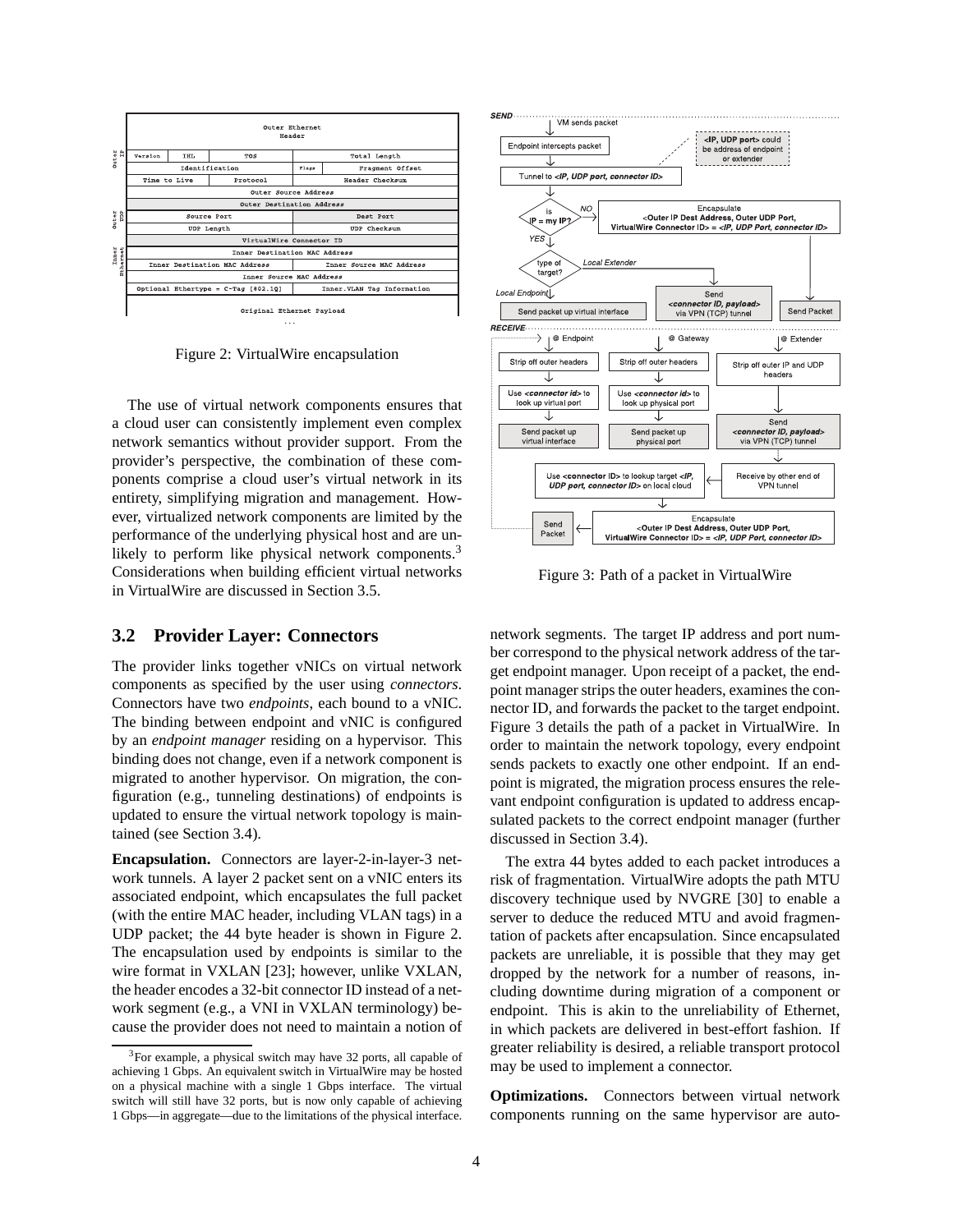matically collapsed by the endpoint manager. In particular, the endpoint manager configures the endpoints to route packets directly to the co-located endpoint, rather than encapsulating self-addressed packets (see Figure 3). If, at a later time, one of the virtual network components is migrated to a different hypervisor, the endpoint manager re-enables encapsulation.

**Extenders.** Similarly, connectors also automatically extend across cloud networks and firewalls. Instead of addressing encapsulated packets directly to the recipient endpoint manager, packets are rerouted to an *extender*. An extender is a server (or set of servers) that both acts as an endpoint manager and maintains a permanent VPN tunnel to another cloud. Extenders are well known within a provider; any endpoint manager within a cloud knows of the extenders and how to use them to connect to endpoints on other clouds. As shown in Figure 3, an extender may be local (co-located with an endpoint). Packets arriving at an extender are automatically sent across the VPN tunnel, where they enter a new endpoint that encapsulates the packet and sends it to the target endpoint manager. From the point of view of the network components, the extender is invisible: the two network components remain logically connected. If the virtual network components migrate to the same cloud, the extender will no longer be used.

#### **3.3 Connector Management**

VirtualWire exposes a simple interface made up of two operations, connect and disconnect, which create and destroy connectors between the vNICs on virtual servers and network components. Similarly, VirtualWire exposes a connect and disconnect for extenders. These interfaces augment the typical VM creation and destruction interfaces exposed by cloud providers. Management of endpoints and connectors is intrinsically decentralized; no additional configuration database is required.

A virtual network created with VirtualWire can be connected to an existing physical network using a physical network appliance called a *VirtualWire gateway*. A VirtualWire gateway is a server with one or more physical network interfaces and VirtualWire endpoints. From the point of view of the physical and virtual network components on either side of the gateway, the gateway is transparent: traffic sent down a network cable from one component will arrive at the next component on the same interface as if both were in the physical network.

#### **3.4 Live Migration**

As providers begin to support live migration *as a service*, they will expose APIs for their hypervisors to communicate with other hypervisors—perhaps on a different cloud—to initiate migration and copy memory and metadata between them. $4$  For example, a cloud provider may enable a cloud user to migrate a VM by specifying a destination hypervisor address. VirtualWire augments this mechanism to maintain the logical network topology as the VM migrates.

In particular, the endpoint manager on each hypervisor is integrated with its live migration mechanism. The endpoint manager on the source hypervisor maintains a number of connector endpoints for the migrating VM, depending on the number of vNICs it has. During migration, the source copies the endpoint configurations to the destination as part of the VM metadata. By definition, the source can also communicate with the hypervisor(s) hosting the sister endpoint(s) (perhaps through one or more extenders). The source copies information about the destination to each so that every sister endpoints can be updated. If the sister endpoint is on a different cloud than the destination, both endpoints are configured to communicate with the appropriate extender.

#### **3.5 Building an Efficient Virtual Network**

Live migration creates challenges for maintaining efficiency in a virtual network, especially if the virtual network crosses cloud boundaries. Two conflicting design goals must be considered when building virtual networks on VirtualWire.

**Splitting Components.** It may be difficult to efficiently place shared network components to maximize co-location if servers are migrating. For example, consider a deployment containing a central switch between two communicating pairs of VMs. If one pair of VMs migrates to another cloud it may be more efficient to replace the switch with two switches and place one switch in each cloud. Alternate, split versions of a switch, such as a distributed virtual switch (e.g., VMware DVS [33]), can be implemented in VirtualWire by connecting each part of the DVS with VirtualWire connectors. Importantly, even if the user runs a distributed component, the provider only manages endpoints, not a control plane.

**Reducing Device Sprawl.** Long chains of components can cause convoluted and inefficient routing paths as components or servers are migrated. For example, a chain of switches may involve packets that originate at one cloud, travel to a switch in another cloud, only to return to the next switch in the chain in the original cloud. Such chains may be able to be collapsed into fewer components in VirtualWire. For instance, a chain or tree of switches may be able to be implemented as a single big switch. However, collapsing components is at odds

<sup>4</sup>Alternately, nested virtualization enables hypervisor-level control on third-party clouds [36] to expose such APIs today.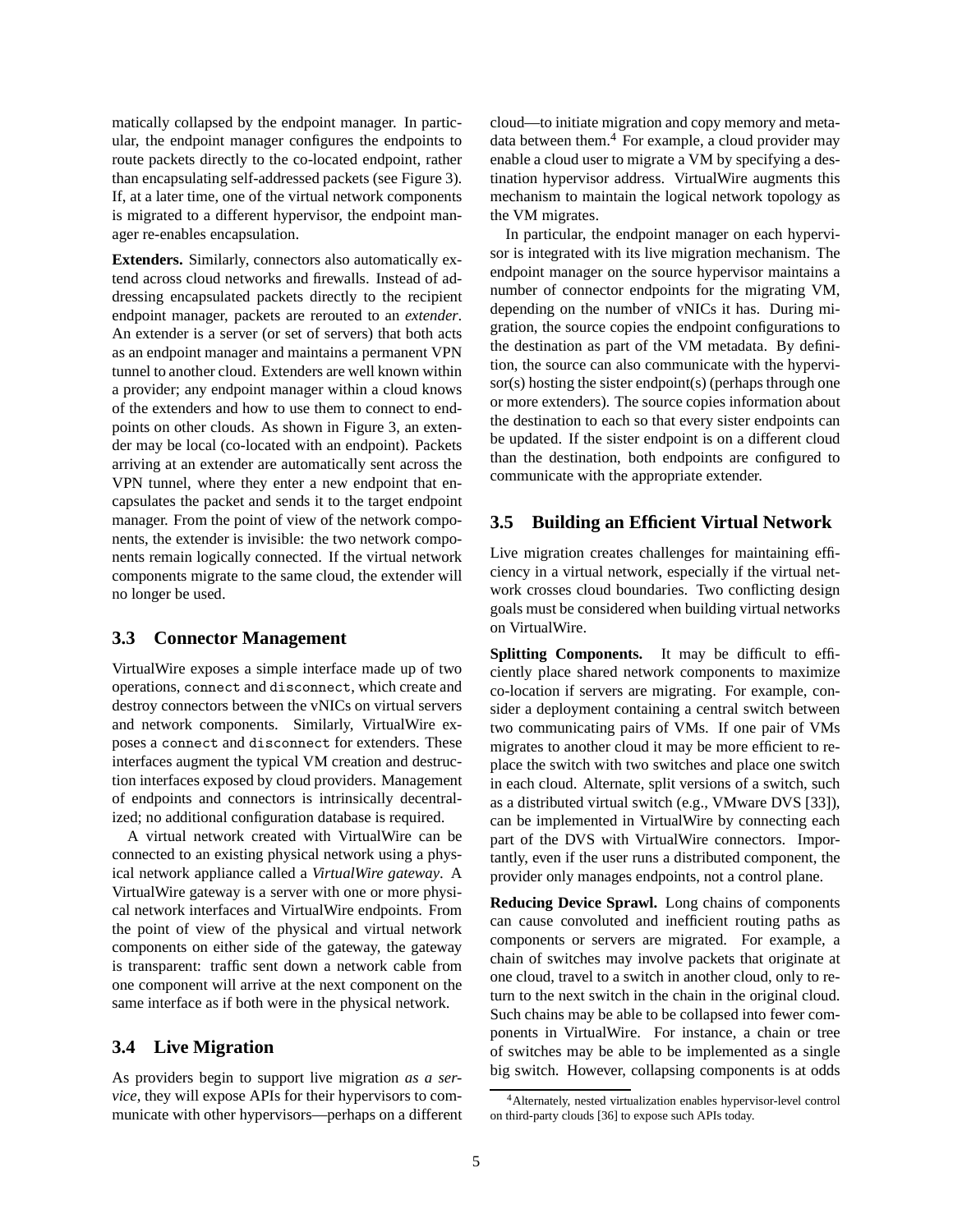

Figure 4: Nested Virtualization

with splitting components (described above). To navigate this tradeoff, ongoing work is considering live splitting and merging (collapsing) of virtual network components [29].

#### **4 Implementation**

We have implemented VirtualWire on an enterprise cloud, an academic testbed, and Amazon EC2. We augment existing hypervisor-level functions that provide the basic VM migration mechanisms for a live migration service. For Amazon EC2, where we do not have access to the underlying hypervisor, we leverage nested virtualization [8, 36] (Figure 4).

#### **4.1 Nested Virtualization Background**

We leverage the Xen-Blanket [36] to deploy VirtualWire across a mixture of public and private clouds. The Xen-Blanket is an open-source nested virtualization system consisting of a modified Xen [6] hypervisor that runs without special support—on top of a variety of cloud providers or directly on hardware. The Xen-Blanket contains the Xen live migration implementation that cooperates with other Xen hypervisors to migrate a VM.

Guest VMs on the Xen-Blanket are assigned vNICs that use paravirtualized Xen split (front- and back-end) network drivers. Each guest vNIC is a front-end with a corresponding back-end in the control domain (Domain 0) of the Xen-Blanket. All guest VM packets pass through the back-end vNIC.

#### **4.2 Network Components**

We implement network components in Xen-Blanket guest VMs. For example, Figure 5 shows two servers connected to a switch component. The switch component is implemented by running the standard Linux software bridge in a Xen-Blanket guest VM configured with two vNICs. To run a server or component VM on any Xen-Blanket hypervisor on any cloud, we place virtual disk images containing the root filesystem of VMs in



Figure 5: Implementation

a globally accessible NFS share.<sup>5</sup> VMs on the Xen-Blanket can be live migrated using Xen's live migration mechanism [11]; we discuss enhancements to it in Section 4.5.

We relax the isolation of the VM for some network components, like the Linux software bridge. Instead, we implement the switch in Domain 0, as shown in Figure 6(a), and avoid two additional packet copies required to transfer a packet into and out of a guest VM. Because the switch is a simple component, migration is achieved by remotely reconfiguring Linux bridges with the brctl command. However, complex network components cannot be as easily implemented or migrated in Domain 0.

#### **4.3 Connectors**

Connector endpoints are bound to back-end guest vNICs using a dedicated software bridge in the Xen-Blanket Domain 0, as shown in Figure 5. Endpoint tunneling is performed via the endpoint manager kernel module. We implemented tunneling in a Domain 0 kernel module to reduce the number of context switches required when compared to a userspace implementation, such as vtun, which uses the TAP/TUN mechanism. A kernel implementation is especially important on the Xen-Blanket because nested virtualization magnifies the cost of context switches [36]. Inside the kernel module, each endpoint has an associated socket and thread to listen for UDP packets received on the external interface, but destined for the endpoint. Outgoing packets are intercepted and encapsulated in UDP packets as described in Section 3.2, then sent through Domain 0's external interface.

<sup>5</sup>Providing an efficient mechanism to access VM disk images from any cloud is out of the scope of this paper.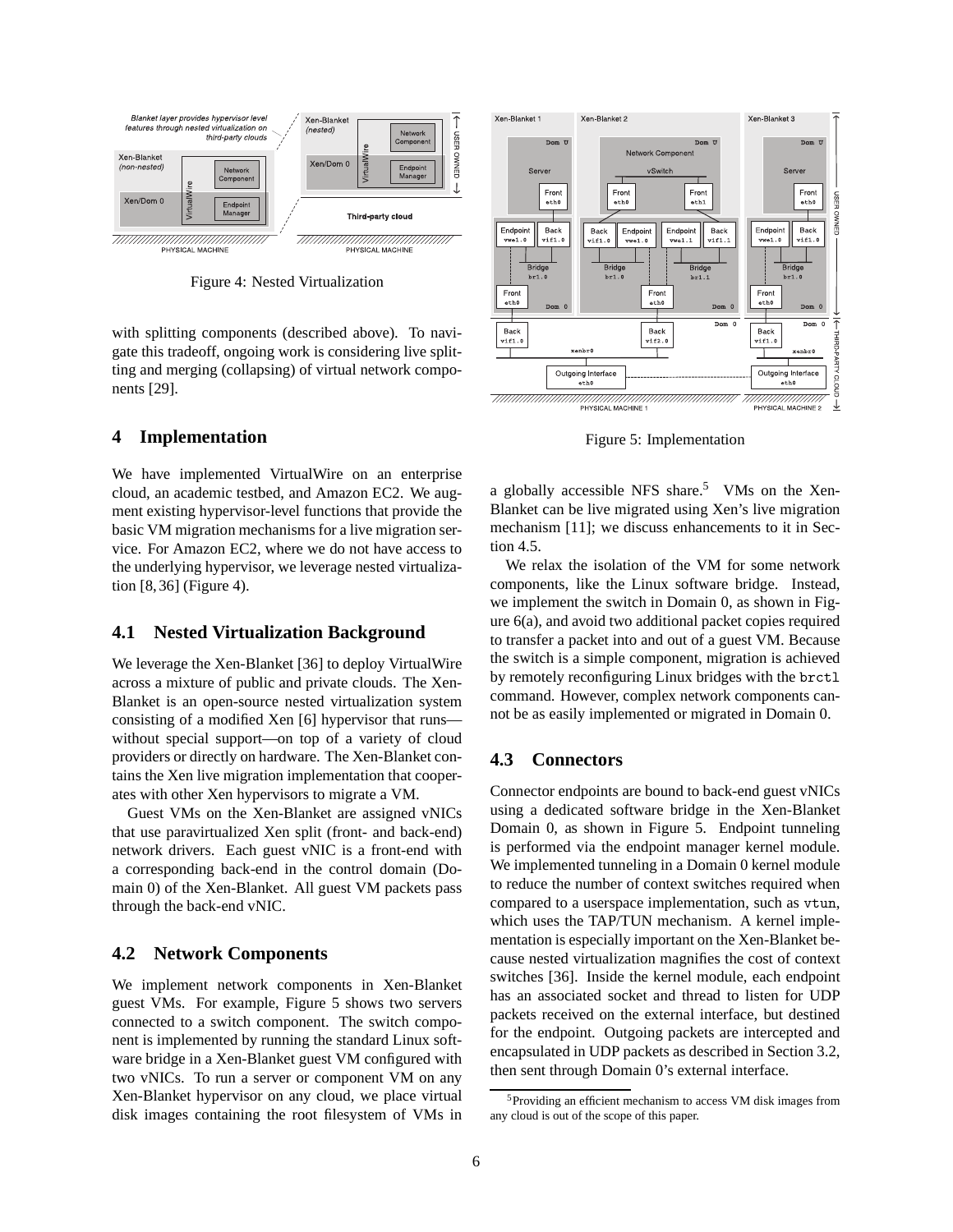

Figure 6: Implementation optimizations

If both endpoints of a connector are co-located on the same Xen-Blanket instance, the endpoint manager instructs the endpoints to forgo encapsulation. Instead, the back-end vNICs from the network components are connected through a software bridge in Domain 0, called an *endpoint bridge*. The configuration after collapsing one endpoint is depicted in Figure 6(b). Endpoints are collapsed even when a virtual network component is implemented in Domain 0. Figure 6(c) shows the configuration if all three VMs are co-located and the switch is implemented in Domain 0.

Extenders are implemented with OpenVPN. Each Xen-Blanket instance is configured with the location of all extenders from the current cloud to all other clouds. To improve performance, the extender is implemented in Domain 0.

#### **4.4 Connector Management**

We implemented an interface in the /proc filesystem in the endpoint manager kernel module, shown in Figure 7, through which endpoints are controlled. This interface provides a convenient mechanism to create and destroy them as needed. It is also used by the local migration process to update endpoints during a VM migration (Sec-

| /* create a new endpoint $N$ on instance $\Lambda$ that receives       |
|------------------------------------------------------------------------|
| packets on Adr <sub>A</sub> and sends packets to Adr <sub>B</sub> $*/$ |
| echo "< $N$ > < $Adr_A$ > < $Adr_B$ >" > /proc/vw/create               |
| /* return current endpoint config $*/$                                 |
| cat /proc/vw/< $N$ >                                                   |
| /* update endpoint send config (e.g. other end migrated) $*/$          |
| echo "< $Adr_C$ >" > /proc/vw/< $N$ >                                  |
| /* destroy the endpoint (e.g. this end migrated) $\frac{1}{2}$         |
| echo "< $N$ >" > /proc/vw/destroy                                      |

Figure 7: The proc interface to control VirtualWire endpoints.

tion 4.5). A VirtualWire Gateway is implemented as a server with an interface to a physical network and one or more connector endpoints.

#### **4.5 Live Migration**

We modified the local Xen live VM migration process [11] to include endpoint migration. During live migration, the source hypervisor instructs the destination hypervisor to create an empty VM container. Then, the source iteratively copies memory to the destination, while the migrating VM continues to run. At some point, the source stops the VM and copies the final memory pages and other execution state to the destination.

In VirtualWire, we modify this process in two ways. First, when the destination creates the empty VM container (during the pre-copy phase), it also creates a set of endpoints that will encapsulate outgoing packets with the correct VirtualWire header. It also creates a set of bridges to bind the back-end vNICs of the migrating VM to these newly created endpoints. The endpoint configurations are supplied by the source and contain information about the clouds where sister endpoints reside. If sister endpoints reside on different clouds, the endpoints are configured to route to an extender.

Second, during the stop-and-copy phase, the source endpoint manager contacts the sister endpoints for all migrating vNIC connectors. Once again, endpoint configurations (the address and cloud of the destination) are supplied by the source. Each sister endpoint is updated, using an extender if necessary. Finally, after migration completes, the source deletes the original endpoints.

Unlike live VM migration today, a migrating VM does not end up behind a different switch port from the perspective of the logical network. Thus, no unsolicited ARPs need to be generated.

#### **5 Evaluation**

In this section, we first demonstrate cross-cloud live migration of VMs and network components from our local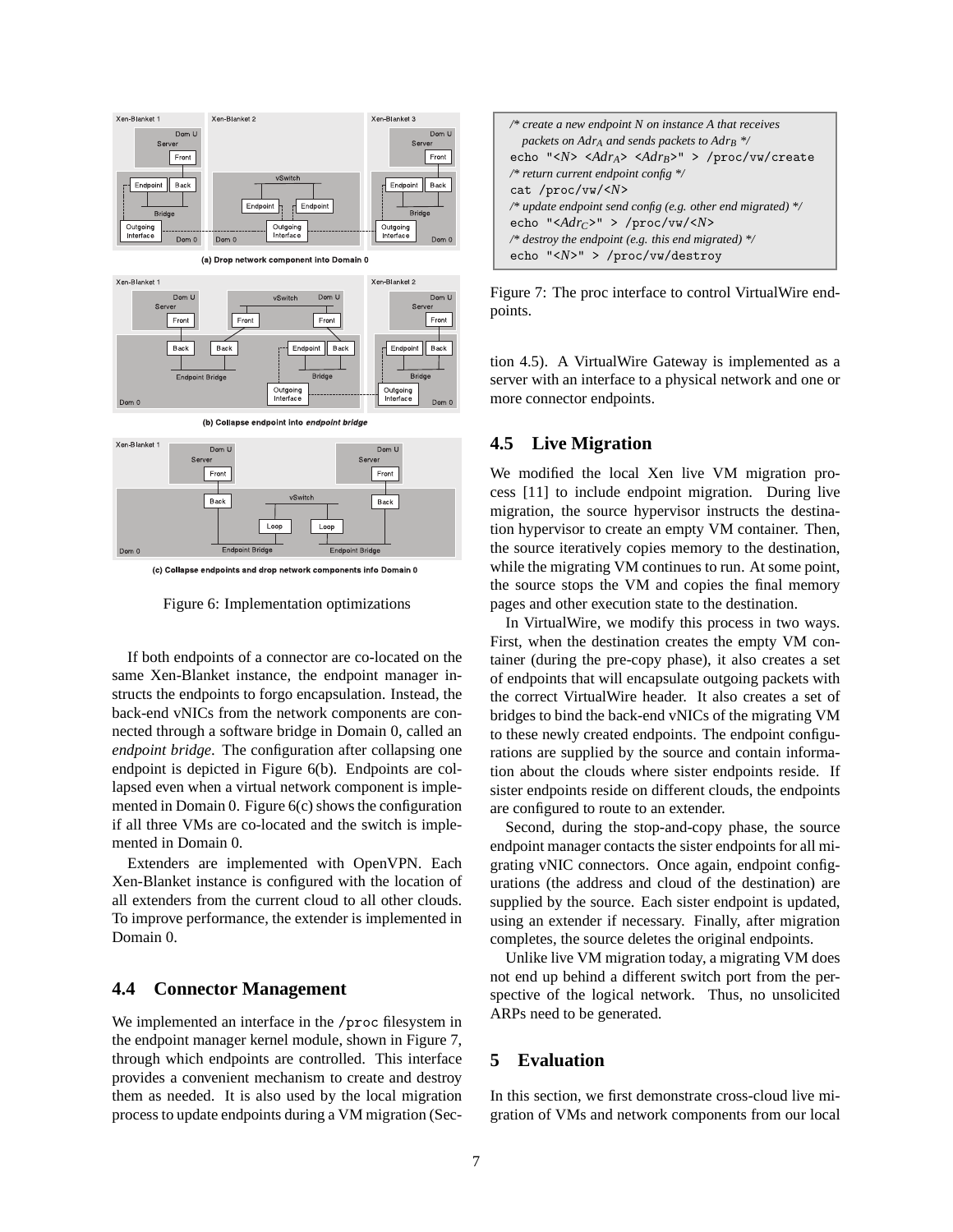|                     | Downtime    | Duration      |
|---------------------|-------------|---------------|
| Non-nested          | $0.7$ [0.4] | 19.86 [0.2]   |
| <b>Nested</b>       | $1.0$ [0.5] | 20.04 [0.1]   |
| Nested w/ endpoints | $1.3$ [0.5] | $20.13$ [0.1] |

Table 1: Mean [w/standard deviation] downtime (s) and total duration (s) for local live VM migration

environment to Amazon EC2. Then, we show that VirtualWire is flexible by evaluating a 3-tier enterprise application with a complex network configuration on EC2. Finally, we describe microbenchmarks and the performance of VirtualWire under various optimizations.

#### **5.1 Experimental Setup**

To evaluate VirtualWire, we use resources at our local institution as well as from Amazon EC2.

**Local Testbed.** In our local environment, we use up to two physical machines connected by a 1 Gbps network, each containing two six-core 2.93 GHz processors, 24 GB of memory, and four 1 TB disks. Each machine runs Xen with 2 VCPUs and 4 GB of memory dedicated to Domain 0. On this underlying system, we use HVM instances configured with 22 VCPUs and 12 GB of memory to run Xen-Blanket and VirtualWire.

**Amazon EC2.** In Amazon EC2, we use up to six Cluster Compute Quadruple Extra Large instances, each with 23 GB memory, 33.5 EC2 Compute Units, 1690 GB of local instance storage, and a 10 Gigabit Ethernet between instances.

Both environments use the Xen-Blanket patches for nested virtualization. The Xen-Blanket Domain 0 is configured with 8 VCPUs and 4 GB of memory. All guests (DomUs) are paravirtualized instances configured with 4 VCPUs and 2 GB of memory, and can run either on a single layer of virtualization in the local environment or nested within a Xen-Blanket instance. An NFS server running at our local setup provides VM disk images; VMs on Amazon EC2 access the NFS server through a VPN tunnel. For most of the experiments, we use netperf to generate 1400 byte packets in UDP STREAM and UDP RR modes for throughput and latency measurements, respectively.

#### **5.2 Cross-Cloud Live Migration**

In this subsection, we evaluate the ability of components and servers in VirtualWire to undergo live VM migration while maintaining the virtual network topology both within a single cloud and between clouds. Because we

|                                    | Downtime    | Duration       |
|------------------------------------|-------------|----------------|
| Local to Local                     | $1.3$ [0.5] | 20.13 [0.1]    |
| EC <sub>2</sub> to EC <sub>2</sub> | $1.9$ [0.3] | $10.69$ [0.6]  |
| Local to EC2                       | $2.8$ [1.2] | 162.25 [150.0] |

Table 2: Mean [w/standard deviation] downtime (s) and total duration (s) for live VM migration

are unaware of other systems that enable cross-provider live migration, we do not compare the performance of migration in VirtualWire to other systems. For these experiments, we migrate a VM that is continuously receiving netperf UDP throughput benchmark traffic from another (initially co-located) VM. The network topology includes a virtual switch, also co-located, between the two VMs and implemented in Domain 0 for performance. For each experiment, we report the average (and standard deviation) application downtime and the total time the migration operation took to complete from 6 identical runs. Application downtime is calculated by examining periodic output from the netperf benchmark.<sup>6</sup>

The performance time of live migration of a VM (receiving netperf UDP traffic) between two machines in our local setup is shown in Table 1. The VM and its netperf partner VM were both run on a single layer of virtualization (*non-nested*) or nested setup (*nested* and *nested w/ endpoints*) before and after the migration. To isolate the nesting overhead from endpoint migration overhead, VirtualWire connectors are not used between the two VMs in the *non-nested* and *nested* experiments; instead, the physical network is bridged. We find a 43% increase in downtime and an 18% increase in total duration due to nesting. The added task of migrating Virtual-Wire endpoints introduces an additional 30% increase in downtime, but a negligible increase in total duration.

Table 2 quantifies the performance of live migration across clouds while maintaining the virtual network topology using a VirtualWire connector. We compare the performance of single-cloud live migration within our local nested setup (*Local to Local*) and within Amazon EC2 (*EC2 to EC2*) to multi-cloud migration between the two (*Local to EC2*). Within one cloud, local or EC2, the latency between the instances is within 0.3 ms, whereas across clouds it is about 10 ms. VPN overhead limits throughput across clouds to approximately 230 Mbps. The 10 Gbps network between our EC2 instances leads to significantly reduced total migration time when compared to local; however, the downtime was comparable. Live migration of a VM (receiving netperf UDP traffic) between our local nested setup and Amazon EC2 has

 $6$ The frequency of the periodic output is set to 0.1 s, so we cannot measure downtime less than 0.1 s.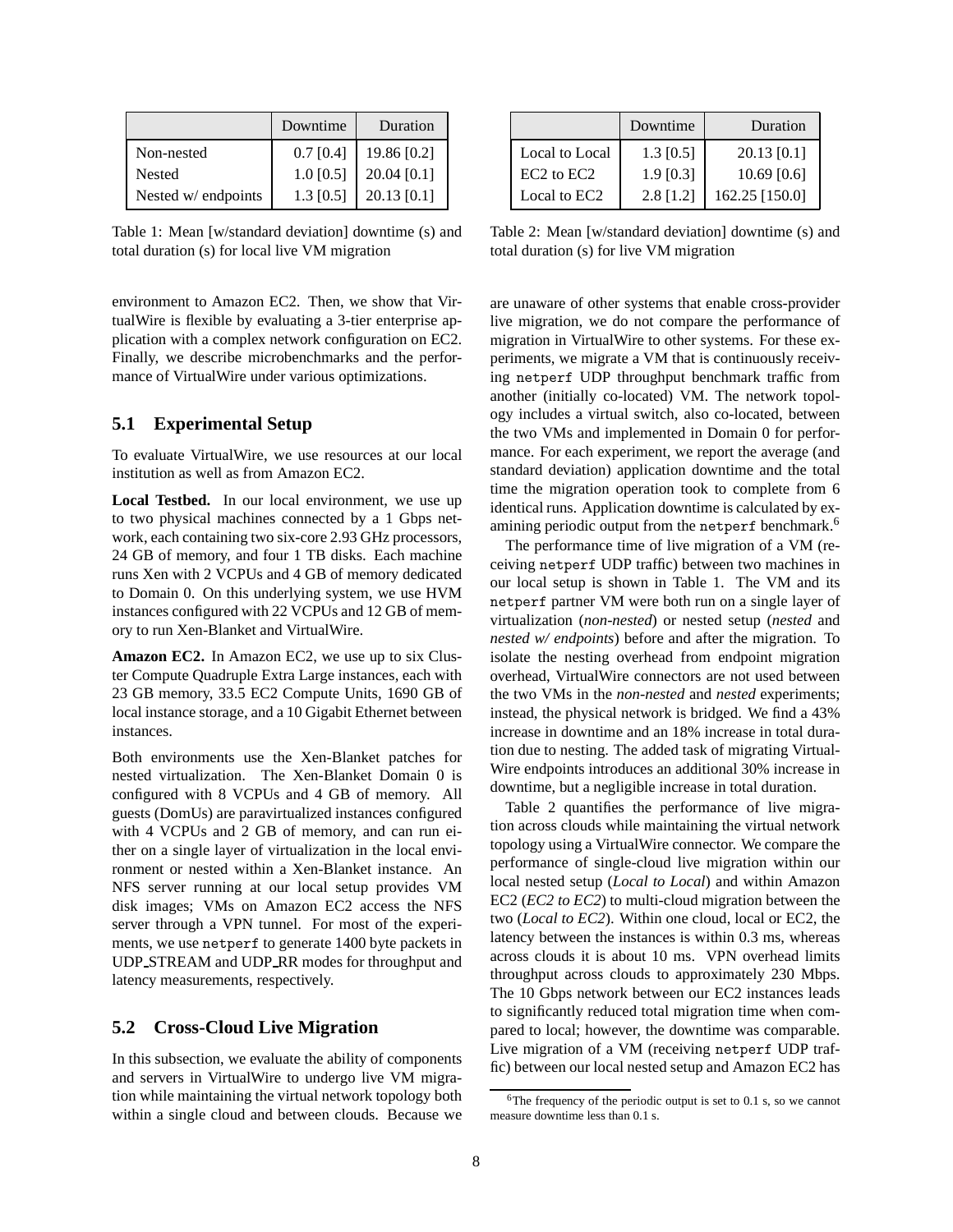

Figure 8: Throughput over time between two VMs migrating to Amazon EC2



Figure 9: Latency over time between two VMs migrating to Amazon EC2.

a downtime of 2.8 s and a total duration of 162.25 s on average, but variation is high: the duration ranged from 48 s to 8 min. For an idle VM, the performance of the network between machines has little effect: the downtime during live migration between two local machines and from local to EC2 is 1.4 s on average.

We ran two more experiments, $\frac{7}{1}$  shown in Figure 8 and Figure 9, to identify the throughput and latency over time for the test deployment as the recipient VM and then the switch and the sender VM were live migrated to Amazon EC2, respectively. Migration of the switch did not affect throughput because its Domain 0 implementation was trivial to migrate. As expected, significant degradation in the throughput and latency occurs when not all components are co-located on the same cloud.

#### **5.3 Supporting Complex Networks**

In this subsection, we show that VirtualWire can support a complex network topology of an application with multiple tiers and quantify the performance implications. As an application, we run the RUBiS [13] benchmark with three VMs representing the Web tier, application server tier, and database tier, respectively. To better represent the complexity that can arise in enterprise applications, we add two VMs running software firewalls (iptables) in between each tier. Like many real applications, the



Figure 10: Performance of RUBiS application on EC2

VMs each have a hardcoded configuration—route table entries and IP addresses—that introduces constraints that necessitate a flexible virtual network.

Figure 10 shows the number of "good requests"<sup>8</sup> using the RUBiS application under various client load (simultaneous sessions). We examine four scenarios. The first two scenarios require manual modifications to the network configuration of each VM, but represent bestcase scenarios in terms of application performance. The *baseline* is obtained by running each VM directly in an Amazon EC2 medium instance. The *nested baseline* runs an identically provisioned VM inside a Xen-Blanket instance, and therefore represents a best-case given nested virtualization overheads.

The other two scenarios are configurations of Virtual-Wire and require no modifications to the guest VMs. The first scenario, VirtualWire naïve, introduces a sixth VM that runs a virtual switch. Connectors are configured between each of the five VMs and the switch VM. The second scenario, *VirtualWire distributed*, replaces the switch VM with a distributed switch component as discussed in Section 3.5 and further evaluated in Section 5.6. In this configuration, VirtualWire achieves within 4% of the nested baseline and 9% of the baseline.

#### **5.4 Microbenchmarks**

**Nesting Overhead.** We isolate the overhead VirtualWire incurs due to Xen-Blanket nested virtualization using a netperf process in the Domain 0 of one physical machine across the 1 Gbps link in the local setup. We identify the throughput, latency and CPU utilization when network packets are received by a single-layer Domain 0 (single dom0), inside a guest running on the first layer (single domU), on the Xen-Blanket Domain 0 (nested dom0), or inside a guest running on the Xen-Blanket (nested domU). UDP throughput is maintained at line speed in all cases, while TCP throughput decreases by 6.7% for nested domU. However, as shown in Table 3,

<sup>&</sup>lt;sup>7</sup>We could not measure both the throughput and latency from a single experiment using netperf.

<sup>8</sup>SPECweb2009, a similar benchmark, defines good requests as those which complete with a latency within 2000 ms [31].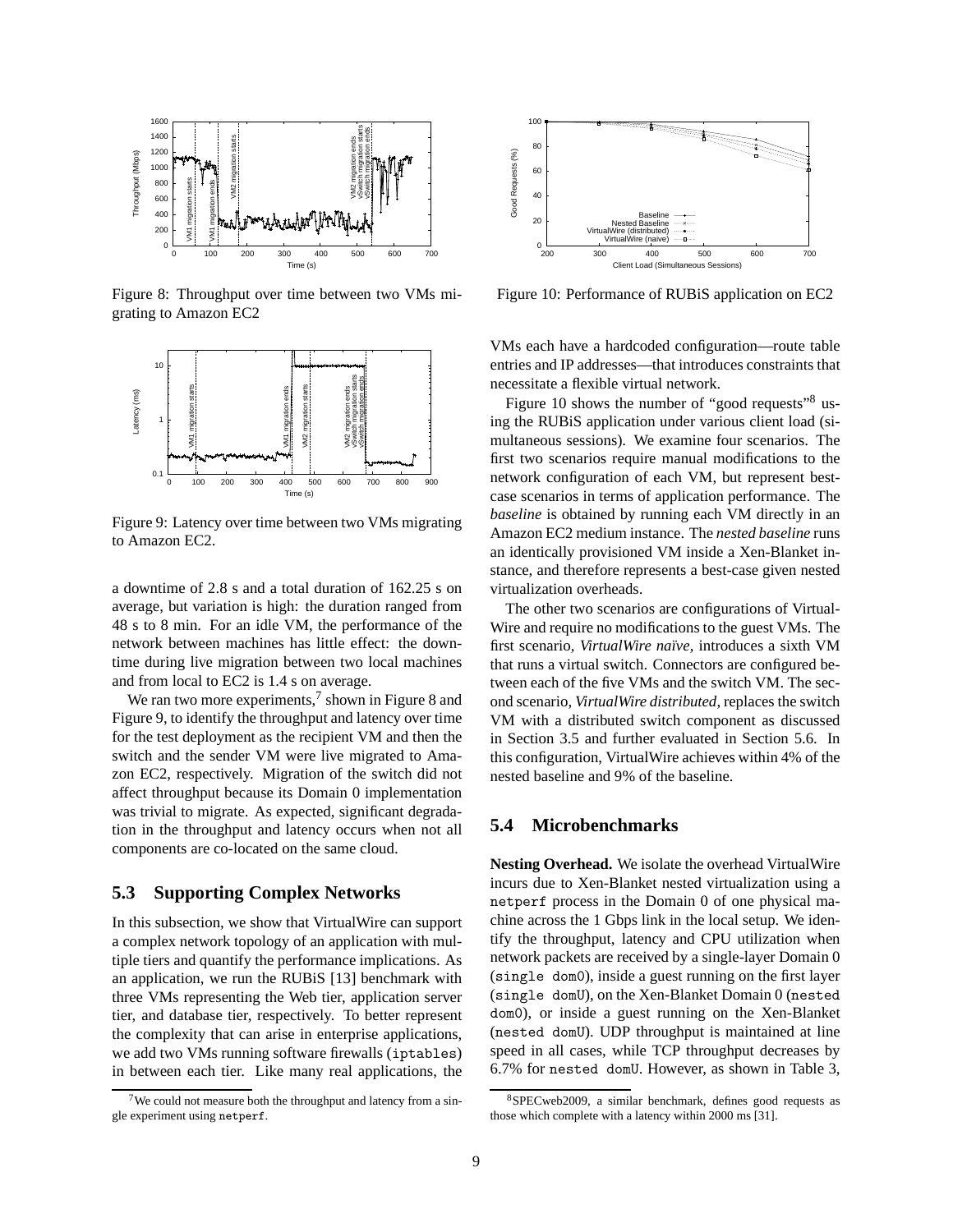|                    | Latency     | Agg. CPU Util. |
|--------------------|-------------|----------------|
| Single Dom0        | $63 \mu s$  | 61%            |
| Single DomU        | $86 \mu s$  | 88%            |
| Nested Dom0        | $96 \mu s$  | 97%            |
| <b>Nested DomU</b> | $210 \mu s$ | 196%           |

Table 3: Network latency comparison in nested and nonnested virtualization settings



Figure 11: Tunnel throughput comparison

the latency increases sharply with a corresponding increase in CPU utilization due to extra packet copies and context switching.

**Connectors.** VirtualWire connectors are implemented in a kernel module and therefore avoid the high penalty for context switches experienced in the Xen-Blanket [36]. Figure 11 compares the performance of connectors with various software tunnel packages. On our local—both nested and non-nested—1 Gbps setup, we measure the UDP performance of a VM sending data to another VM through the tunnel. The baseline is a measurement of the direct (non-tunneled) link between the VMs. The kernel-module approach of VirtualWire connectors pays off: while connectors increase throughput by a factor of 1.55 over the popular open-source tunneling software vtun in a non-nested scenario, it achieves a factor of 3.28 improvement in a nested environment.

**Endpoint Scalability.** In VirtualWire, a network component with many ports, such as a switch or router corresponds to a DomU with many virtual network interfaces and many endpoints. To measure the scalability of endpoints, we increase the number of interfaces with endpoints in the DomU and run several simultaneous netperf UDP throughput tests over each connector. The results are shown in Figure 12. The 1 Gbps bandwidth becomes split between the individual connectors, but in aggregate remains high for at least 16 endpoints.

**Extenders.** VirtualWire uses OpenVPN to create extenders so that connectors can span clouds. Table 4 shows the performance (measured with netperf) between instances on our local nested setup or EC2 with and without extenders. As previously discussed (Figure 11), OpenVPN introduces significant overhead; when used as an extender, throughput and latency suffered by up



Figure 12: Scalability of VirtualWire endpoints in a nested Domain 0

|                | Connector w/o Extender |           | Connector w/ Extender |                  |
|----------------|------------------------|-----------|-----------------------|------------------|
|                | Throughput             | Latency   | Throughput            | Latency          |
| Local to Local | 929.52 Mbps            | $.240$ ms | 233.00 Mbps           | $.300$ ms        |
| EC2 to EC2     | 1012.80 Mbps           | $.270$ ms | 230.83 Mbps           | $.310$ ms        |
| Local to EC2   | n/a                    | n/a       | 239.96 Mbps           | 10 <sub>ms</sub> |

Table 4: Performance of connectors with and without extenders

to 25%. Across clouds, where extenders must be used, we also see high latency. This result underscores the importance of co-locating heavily communicating VMs on a single cloud, rather than across clouds when possible.

#### **5.5 Component Chain Length**

We examine the effects of chain-length within a Virtual-Wire network topology on throughput and latency with and without optimizations. We restrict our experiment to a single physical machine in the local environment to eliminate network congestion and jitter from the results. We vary the number of switches in the VirtualWire topology between the netperf endpoints. The switches are configured in a chain: each switch has two ports, while the server VMs have a single interface.

We first examine the case in which components are on different instances. We run five Xen-Blanket instances on a single physical machine, with 4 GB of memory and 4 VCPUs each, each hosting one VM. Figure 13(a) and Figure 13(b) show that, as expected, the throughput slightly decreases and the latency linearly increases as the chain length increases. By dropping all of the switch VMs into the Domain 0 of their respective Xen-Blanket instances, we found throughput was maintained with at least three switches on the path while latency was reduced from approximately 237  $\mu$ s to 119  $\mu$ s per switch.

If components share an instances, endpoints are collapsed and encapsulation is unnecessary. To evaluate this optimization, we run a single Xen-Blanket instance with 14 GB of memory and 22 VCPUs so that it can support up to five guests and Domain 0. Figure 14(a) and Figure 14(b) show the throughput and latency between the two servers with up to three switch VMs interposing on the packets in four configurations: either encapsu-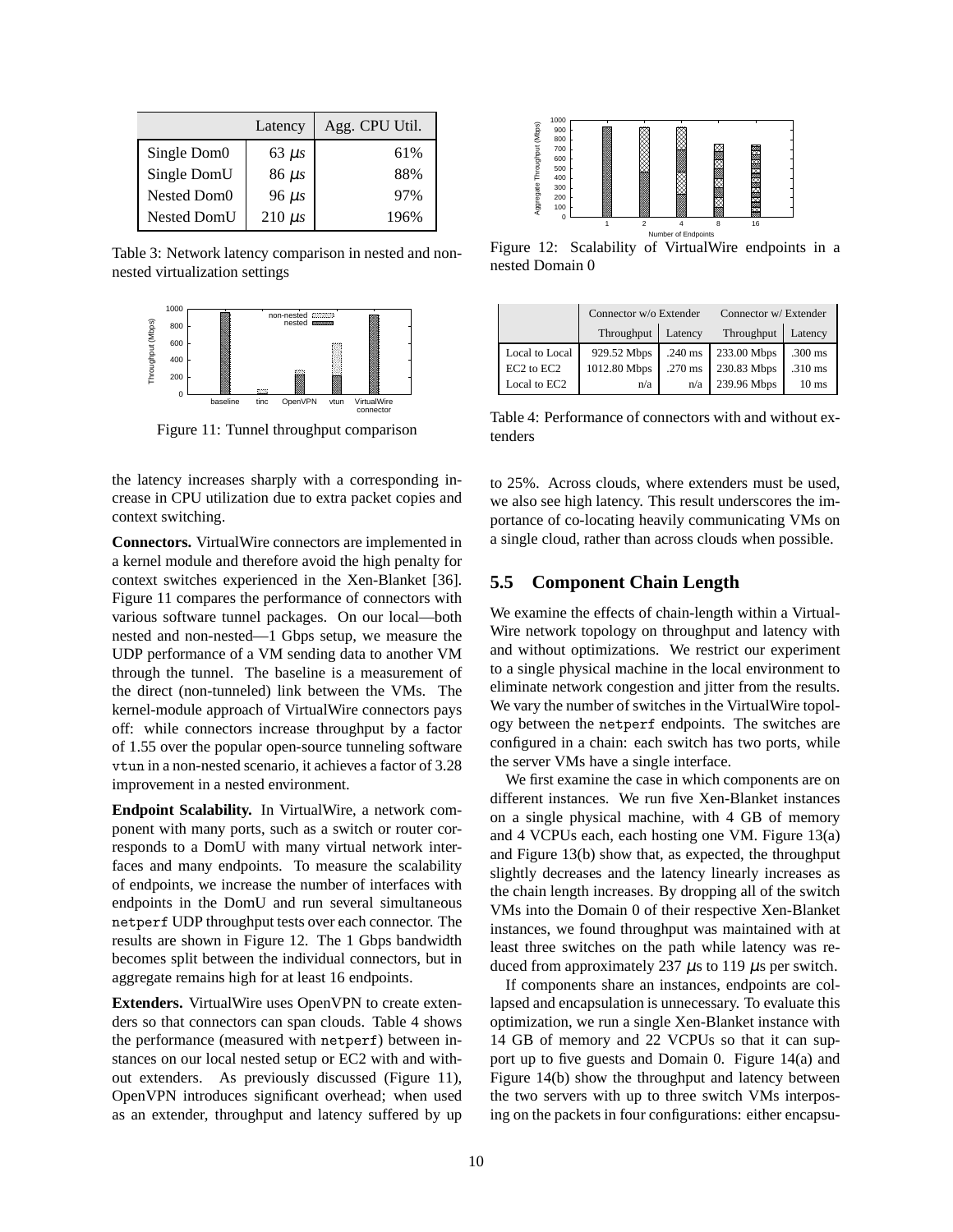

Figure 13: Effects of component chaining on throughput and latency

lating or collapsing endpoints, each with DomU or Domain 0 switches. By avoiding encapsulation, endpoint collapse reduces latency by about  $135 \mu s$  per switch. Combined with Domain 0 switches, good performance is maintained for all evaluated chain lengths. These results suggest that beyond co-locating heavily communicating components on the same cloud, VirtualWire derives significant benefit from co-locating components on the same instance.

#### **5.6 Splitting Components**

In this subsection, we demonstrate the performance advantages of splitting bottleneck network components. We run netperf between four server VMs on four EC2 Xen-Blanket instances. All VMs are connected to a virtual switch component running in Domain 0 on a fifth EC2 Xen-Blanket instance. Traversing the switch, each pair of VMs can achieve throughput of 1.39 Gbps on average. If two flows are active at the same time, throughput is split between the two flows, dropping them to 720.5 Mbps each.

We split the virtual switch component by by running a Linux bridge on each of the four EC2 Xen-Blanket instances and manually linking them (with connectors) and configuring them (with ebtables) to act as a single switch. The split version of the virtual switch avoids the bottleneck encountered with a centralized virtual switch component. In this case, each pair of VMs achieve throughput of 1.77 Gbps on average regardless of whether one or two flows are active.



Figure 14: Effects of endpoint collapse and Domain 0 optimization in co-located component chains

#### **6 Conclusion**

Advances in virtual networking within clouds to support live migration do not directly apply across clouds. Despite the complexity incurred by providers to offer virtual network abstractions, cloud users are ultimately responsible for ensuring packets flow correctly through clouds and virtual networks. We have presented Virtual-Wire, a system that consistently enables expressive virtual networks across clouds while reducing provider involvement to the intrinsically decentralized task of managing pairs of vNICs. With VirtualWire, we have live migrated servers and network components to EC2, experiencing as low as 1.4 s of downtime. VirtualWire supports complex network topologies: a 3-tier application with address and middlebox requirements runs on EC2 without modification, maintaining within 9% of the performance of a native deployment. The inherent elasticity of VirtualWire—the ability to live migrate any network component in a virtual network—creates opportunities for placement optimizations and is well-suited to increasingly elastic cloud workloads.

#### **References**

- [1] Amazon Virtual Private Cloud. http://aws.amazon.com/ vpc/.
- [2] CloudSwitch. http://www.cloudswitch.com.
- [3] The Cisco Network Simulator & Router Simulator. http:// www.boson.com/netsim-cisco-network-simulator.
- [4] vCider. http://www.vcider.com.
- [5] VPN-Cubed. http://www.cohesiveft.com/vpncubed/.